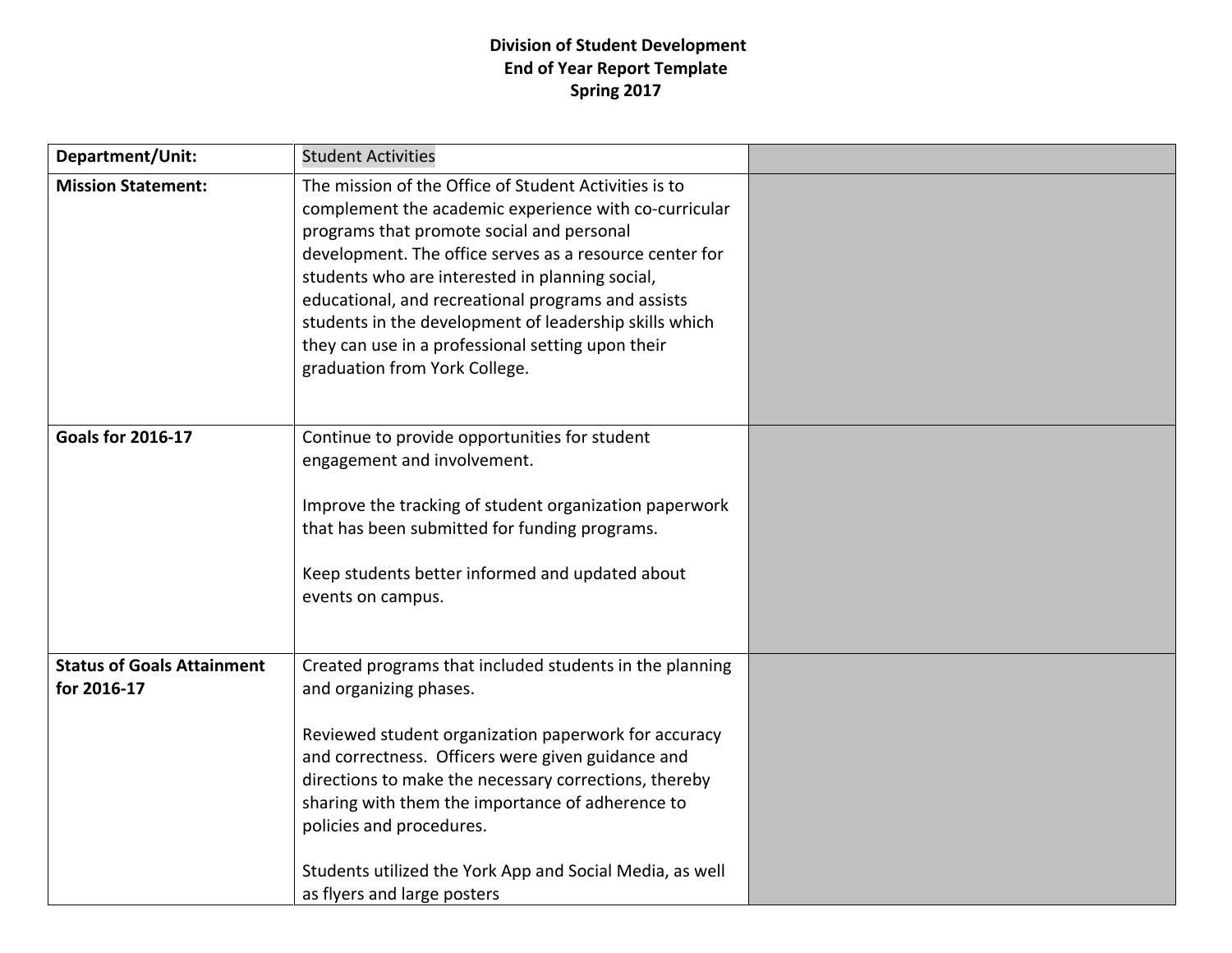| <b>Amount of Students</b><br><b>Using Services this Past Year:</b>                         | 615                                                                                                                                                                                                                                                                                                                                |                                                                                                                                                                                                                                                                                                                                                                                                                                                                                                                                                                                                                                                                                                                                                                                                                            |
|--------------------------------------------------------------------------------------------|------------------------------------------------------------------------------------------------------------------------------------------------------------------------------------------------------------------------------------------------------------------------------------------------------------------------------------|----------------------------------------------------------------------------------------------------------------------------------------------------------------------------------------------------------------------------------------------------------------------------------------------------------------------------------------------------------------------------------------------------------------------------------------------------------------------------------------------------------------------------------------------------------------------------------------------------------------------------------------------------------------------------------------------------------------------------------------------------------------------------------------------------------------------------|
| <b>Types of Services Provided:</b>                                                         | Advice and assistance with organizing, planning, and<br>implementing programs and activities<br>Events and activities that encourage active participation<br>and involvement by our diverse student population<br>Programs that develop and enhance students' leadership<br>abilities and skills<br>Service learning opportunities |                                                                                                                                                                                                                                                                                                                                                                                                                                                                                                                                                                                                                                                                                                                                                                                                                            |
| <b>Amount of Events Staged</b><br>this Year and # Students<br><b>Attending Each Event:</b> | Events staged $-55$<br>#Students Attending - 5499<br>#Student attending each event (see attached)                                                                                                                                                                                                                                  | How did these events contribute toward integrating,<br>engaging, involving, validating and supporting<br>students at the College?<br>By being held throughout the year, the events<br>provided students with continual opportunities to<br>network, collaborate, and build skills needed for<br>success in the workplace and the global market.                                                                                                                                                                                                                                                                                                                                                                                                                                                                            |
| <b>Highlight 2 Key Signature</b><br><b>Events</b>                                          | Weeks of Welcome (WOW)<br>Annual Lobby Days in Albany                                                                                                                                                                                                                                                                              | Why do you consider each of these key events to be<br>a signature activity? How did these events support<br>student engagement and success?<br>WOW - The goal of the Freshmen Community<br>Building Project is to help welcome freshmen to the<br>York College community, to develop a sense of<br>belonging to its community, to encourage students to<br>continue their academic studies at York, to build new<br>relationships and to bond with other York students.<br>The three annual Lobby Days in Albany (Social Work,<br>Nursing, and Black & Puerto Rican Legislative<br>Caucus Weekend) afford students the opportunity to<br>address issues that affect them and the college. The<br>students become aware of their power and rights to<br>effect positive change through discourse with elected<br>officials. |